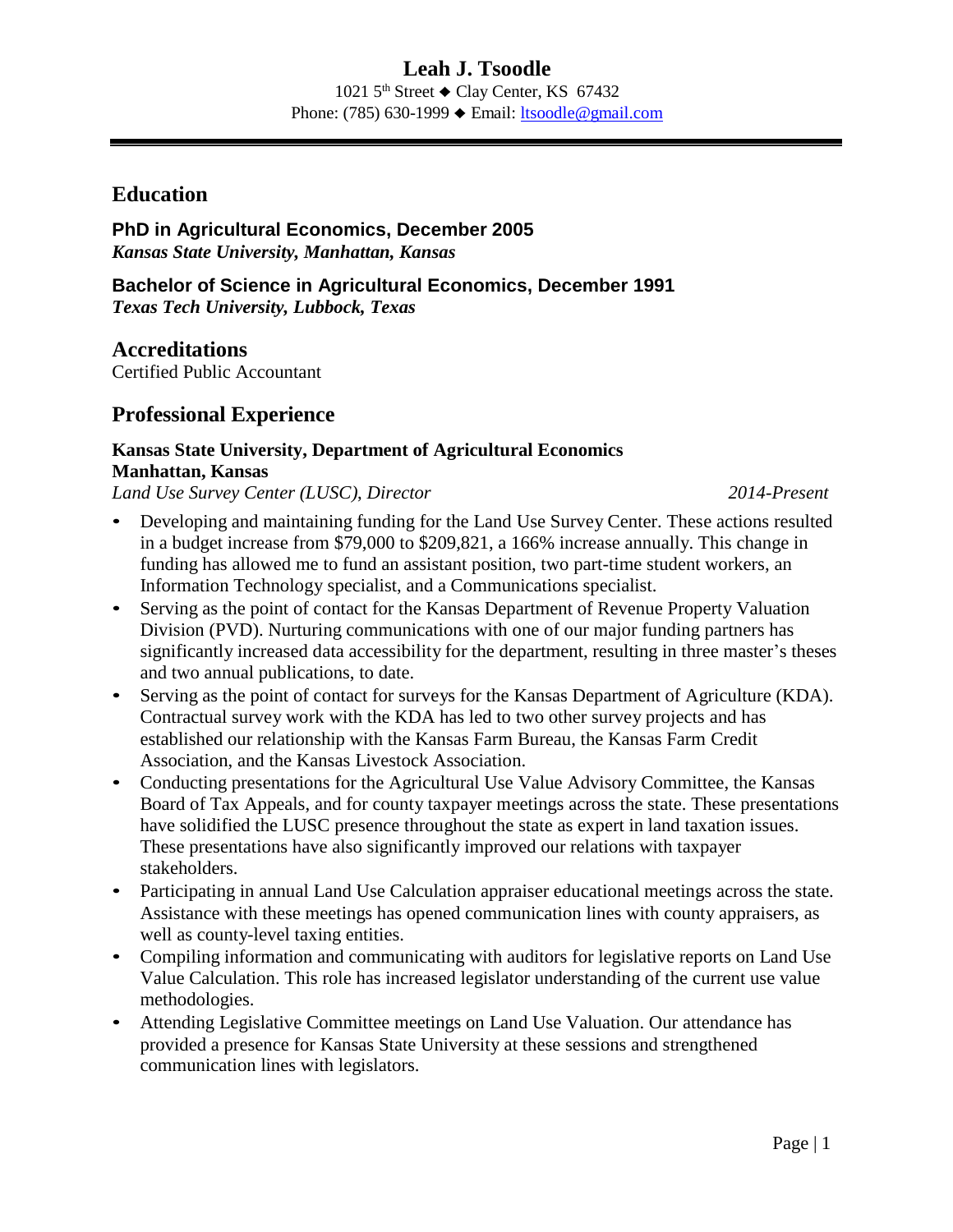#### **Leah J. Tsoodle** 1021  $5<sup>th</sup>$  Street  $\triangle$  Clay Center, KS 67432 Phone: (785) 630-1999 ♦ Email: [ltsoodle@gmail.com](mailto:ltsoodle@gmail.com)

- Calculating agricultural land values for the State of Kansas. At present, the final data calculated for the Property Valuation Division consists of approximately 45,000 final income estimations by soil type. These estimations have increased by approximately 100% since 1999. This service is how the state assesses the property taxes on the \$7.530 billion of agricultural property.
- Participating in Kansas Water Office and Ogallala Initiative stakeholder meetings across Kansas. The role of the LUSC in these meetings has been to address stakeholder questions regarding the effect of water policy changes on land taxes.
- Meeting with agricultural equipment dealers and irrigation technology specialists across central and western Kansas. These relationships opened communication lines and improved data collection, enabling the LUSC to publish irrigation equipment costs not found elsewhere. In addition, these meetings again increase the presence of the LUSC across the state and strengthen stakeholder relations.
- Directing the development and administration of multiple survey instruments annually in the areas of land values, leasing, rural development, and farm management. Bringing these surveys under the control of the LUSC has enabled necessary timelines to be established and met. In addition, controlling these surveys allows for flexibility in changing the survey instrument and approach, including additional research questions, and including additional data resources. The LUSC now conducts 95% of the surveys electronically, which cut the cost for the KDA by 50%.
- Conducting and publishing research on all surveys annually. This procedure ensures the information we gather is disseminated to stakeholders across the state. LUSC now has a dedicated website, creating a centralized location to easily access the research we conduct, <http://www.agmanager.info/land-leasing/land-buying-valuing/land-use-value-research> .
- Conducting radio and other media interviews annually on published survey research. These interviews provide another avenue for LUSC to get in front of stakeholders and disseminate our research. Press releases provide the print complement to the radio interviews, again strengthening our brand across the state.
- Attending stakeholder meetings across the state to publicize surveys being conducted. These meetings help to establish personal relationships with producers, landowners, and other interested parties across the state.
- Developing stakeholder groups for survey instrument construction. Creating these groups has opened communication lines with end users of our research, enabling LUSC to more efficiently collect the information that is most important to users.
- Collecting data for agricultural property valuation and rural development. These functions are essential to the land value calculations required by the Property Valuation Division. Some of these data are collected solely for this calculation.
- Restructuring valuation calculation procedures, using database programming. This project involves converting Lotus spreadsheet data into a database format. Completion of this conversion will increase the efficiency of the calculation procedure by 40%, and allow for significantly easier testing of methodology changes.
- Maintaining all database integrity and security, including annual survey, property valuation, and rural development data collection. LUSC and the departmental information technology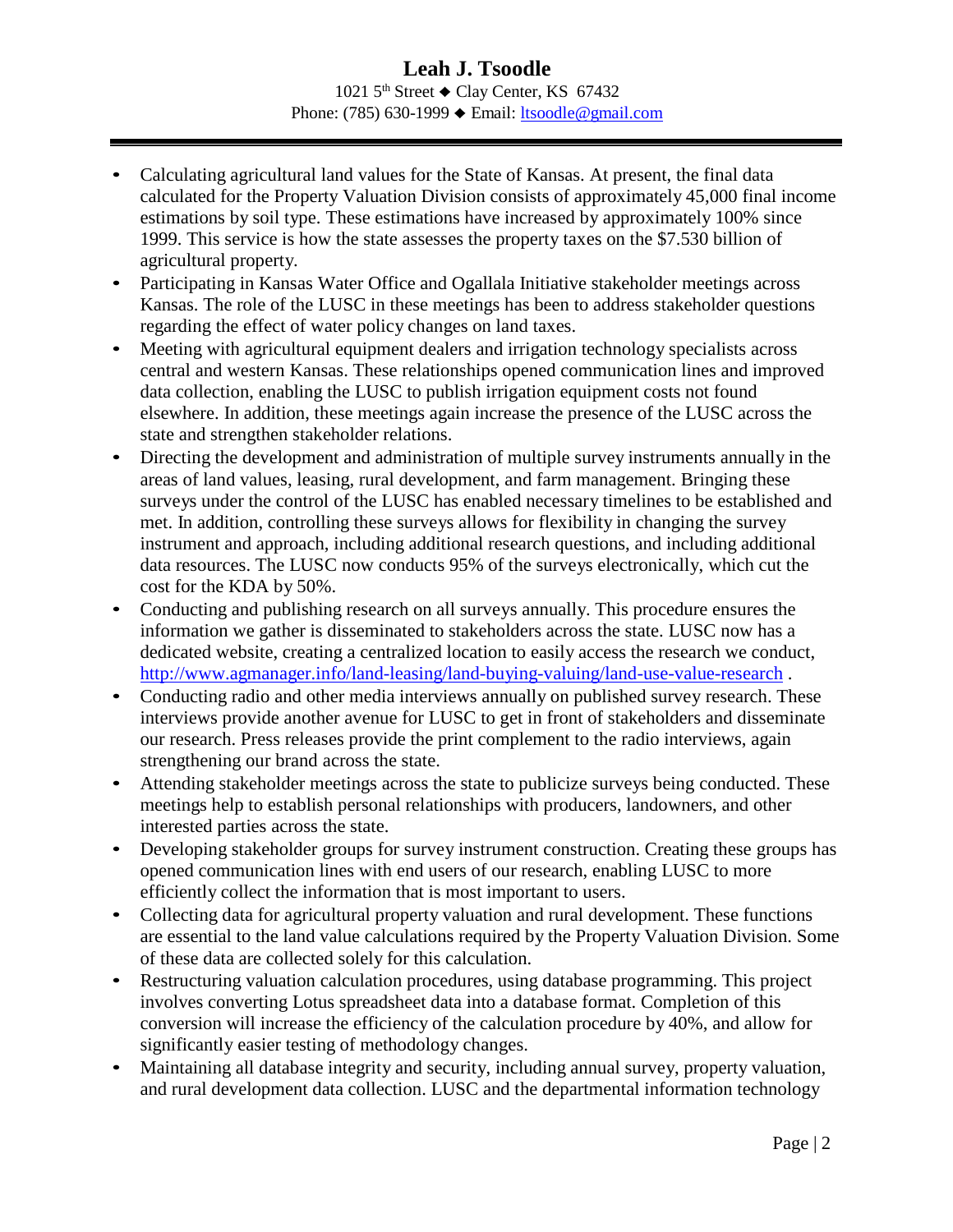officer coordinate to ensure the security of the LUSC data. Seventy-five percent of the data collected by the LUSC is proprietary with non-disclosure agreements tied to it.

• Hiring, managing, training, and evaluating office staff. The LUSC currently has four direct employees and four staff employees shared within the Department of Agricultural Economics. The employees range from undergraduate students to doctoral professionals.

#### *Land Use Value Program, Coordinator 1999-2014*

- Secured funding from several sources, including Kansas Department of Agriculture, Kansas Department of Revenue, Cotton Incorporated, CSREES, Department of Housing and Urban Development, the Smith Richardson Foundation, USDA, CECD, and Lincoln Institute of Land Policy.
- Maintained communication lines among the Kansas Department of Revenue Division of Property Valuation, the Kansas Department of Agriculture, the Kansas legislature, Kansas State University, and Kansas taxpayers.
- Published articles and led presentations in the areas of rural development, land values, property appraisal, housing, and education.
- Recommended appraisal methodologies to the Director of the Property Valuation Division of the Kansas Department of Revenue and the members of the Agricultural Use Value Advisory Committee.
- Administered surveys, conducted research, and collected data for agricultural property valuation and rural development.
- Compiled data to calculate annual Landlord Net Income figures (over 40,000 values) for all use types and all soil types in the state of Kansas to be used in the appraisal of agricultural land values for property tax purposes.
- Maintained all databases.
- Hired, managed, trained, and evaluated office staff.

#### *Other 1999-Present*

- Serving as survey consultant for the Kansas Department of Agriculture.
- Advising Master of Agribusiness (MAB) students-five to date.
- Taught AGEC 610 Current Agriculture and Natural Resource Policy Issues, Spring 2011.
- Team-taught a Restaurant, Hotel, Institution Management and Dietetics Department graduate course, HM 895, Spring 2006.
- Collaborated with Biological Agricultural Engineers and Agronomy professors to develop production functions to adjust land valuations based on well capacity.
- Provided data for the Bostwick water district area in the Kansas litigation with Nebraska.
- Served as teaching assistant for AGCOMM 400.
- Worked with Natural Resource Conservation Service and Agronomy Department to develop soil productivity indices.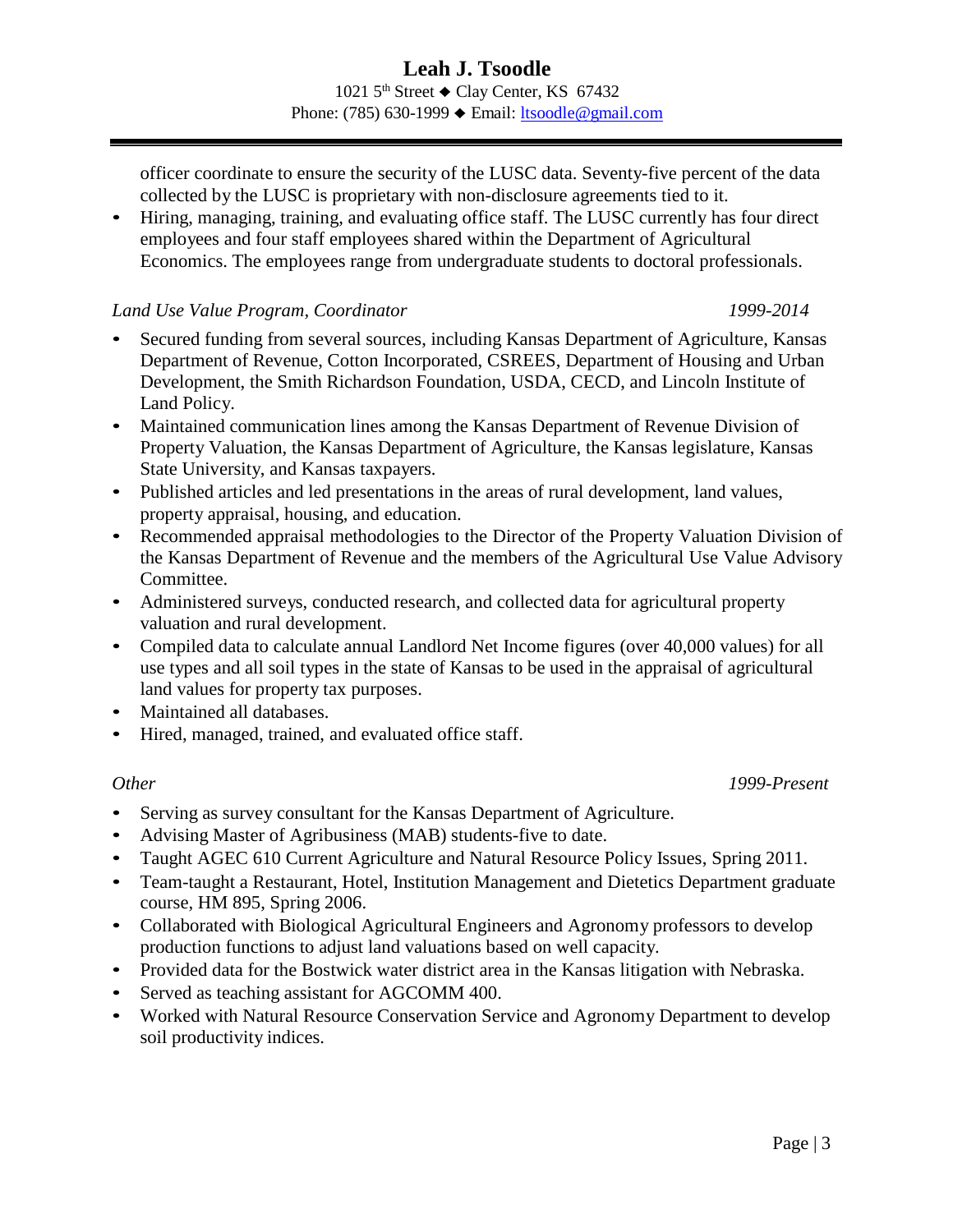1021  $5<sup>th</sup>$  Street  $\triangle$  Clay Center, KS 67432 Phone: (785) 630-1999 ♦ Email: [ltsoodle@gmail.com](mailto:ltsoodle@gmail.com)

## **Bartlett Cooperative Association—Comprised of five branches, located in Bartlett, Chetopa, Edna, Mound Valley, and Oswego, Kansas.**

## **Bartlett, Kansas**

*Controller 1998-1999*

- Compiled and presented monthly financial statements to the seven person Board of Directors.
- Assisted and supervised auditors in audit functions, which resulted in a 50% decrease in time spent on the audit.
- Supervised and trained office staff of ten, including four employees in satellite offices.
- Organized and maintained records, supplies, scheduling, equipment, and records.
- Set and maintained all accounting procedures and functions.

### **Plains Cotton Cooperative Association (PCCA)**

#### **Lubbock, Texas**

*Member Accounting Supervisor 1992-1997*

- Designed and implemented accounting software that is currently used by 110 clients.
- Sold and serviced software; proposed promotions that led to a 15% increase in the customer base.
- Trained and supported clients with both in-house and other software.
- Communicated software updates and requests between clients and programmers; letters and comments from clients documented satisfaction with the exceptional service provided.
- Consulted on software purchases for clients with business needs not addressed by PCCA software.
- Trained and supported accounting software end users.
- Analyzed and assessed accounting documentation, which resulted in the first new PCCA software user's manual in 10 years.
- Advised and performed audit functions for clients; their annual audit bills decreased by an average of 10% after initiating this effort.
- Filed tax information for customers resulting in a commendation letter from the I.R.S. for excellence in magnetic information filing.
- Billed customers annually for software usage, which involved writing and implementing the original billing program.
- Communicated with clients, auditors, and governmental agencies.
- Communicated with members regarding the importance of regional cooperatives and supply chain management.
- Maintained member relations involving tours and informative/educational speeches regarding issues such as risk management, financing, and contractual arrangements.

## **Service Experience**

- Search Committee Extension Associate, Office of Local Government, Kansas State University, 2013, 2015.
- Department of Agricultural Economics Committee for rewriting departmental documentation, 2016.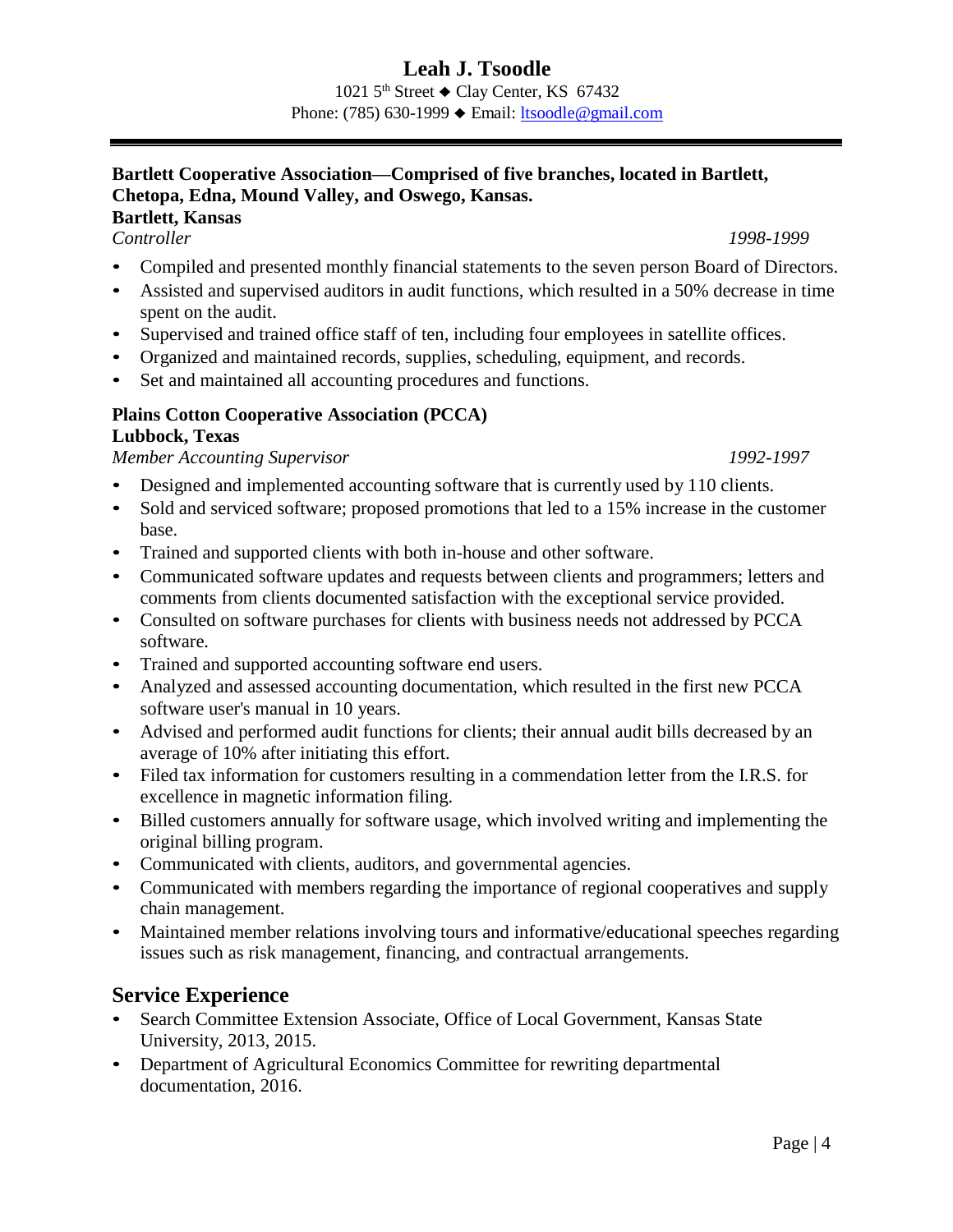1021  $5<sup>th</sup>$  Street  $\triangle$  Clay Center, KS 67432 Phone: (785) 630-1999 ♦ Email: [ltsoodle@gmail.com](mailto:ltsoodle@gmail.com)

- Peer-reviewer for *Land Economics, Agricultural Finance Review, Journal of Agricultural and Resource Economics, Journal of Agricultural Economics, Journal of Agricultural and Applied Economics, Journal of Housing,* and *Real Estate Economics*.
- K-State Research and Extension Wellness Team, 2010-2017.
- USD 379 Positive Addictions presentations, 2014-2017.
- Economic Development Group collaborator for small business funding, 2016-Present.
- Learning Enhanced Athletic Performance Coach, 2015-Present.
- Community Yoga Introduction instructor, 2016.
- Grant proposal writer for local hospital, 2017, unfunded.
- Co-host annual Memorial Day community fitness event, 2015-Present.
- Co-host annual community festival fitness event, 2013-Present.
- Judged extemporaneous speech contests for Kansas FFA.
- Focus group leader regarding legislative communication in Washington, D.C.

## **Current Professional Memberships**

- Western Agricultural Economics Association
- Texas Society of Certified Public Accountants

## **Grant/Contract Funding**

- Kansas Department of Revenue, 2018 Present, \$161,111/year.
- Kansas Department of Revenue, 2016 2018, \$157,486/year.
- Kansas Department of Revenue, 2015 2016, \$140,891/year.
- Kansas Department of Revenue, 2014 2015, \$148,891/year.
- Kansas Department of Revenue, 1999 2014, \$79,000/year.
- Kansas Department of Agriculture, 2018 Present, \$48,710/year.
- Kansas Department of Agriculture, 2016 2018, \$38,063/year.
- Kansas Department of Agriculture, 2014 2016, \$48,901/year.
- USDA Risk Management Agency, 2007 \$698,952.
- Graham County and Center for Engagement and Community Development funded grant,  $2013 - $2,877$ .
- Center for Engagement and Community Development and City of Burlingame funded grant,  $2012 - $2,500.$
- Collaborated with Center for Engagement and Community Development in USDA RBOG funded grant, 2008 – \$50,000.
- Postdoctoral NRI grant funding, 2008 \$65,000.
- HUD Predissertation grant,  $2004 $15,000$ .

## **Refereed Journal Articles**

- Tsoodle, L., and T. Turner. "Property Taxes and Residential Rents." *Real Estate Economics*, Spring 2008, 36(1): 63-80.
- Boland, M., B. Golden, and L. Tsoodle. "Agency Theory Issues in the Food Processing Industry." *Journal of Agriculture and Applied Economics*. 2008, 40(2): 623-634.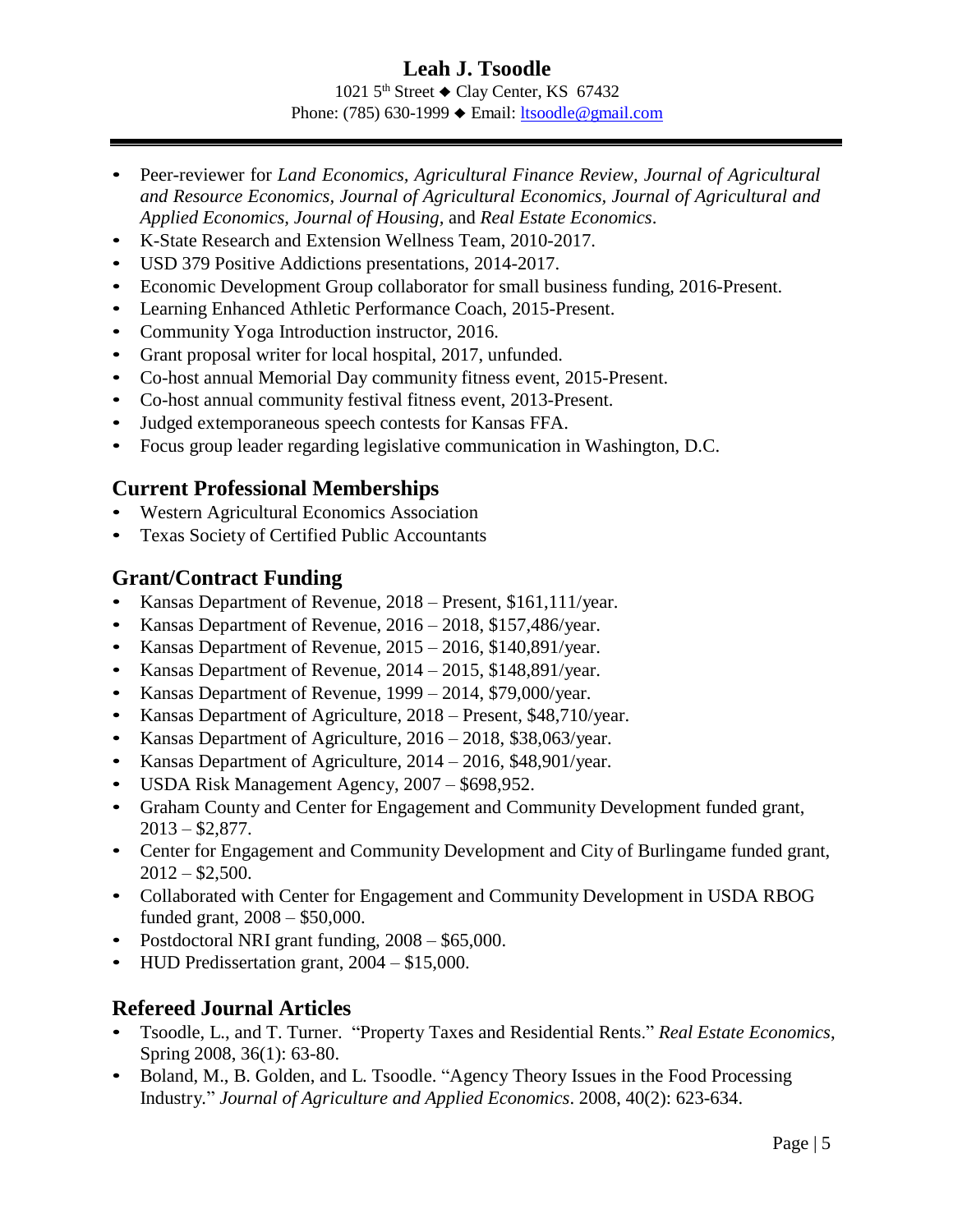#### **Leah J. Tsoodle** 1021  $5<sup>th</sup>$  Street  $\triangle$  Clay Center, KS 67432 Phone: (785) 630-1999 ♦ Email: [ltsoodle@gmail.com](mailto:ltsoodle@gmail.com)

- Tsoodle, L., A. Featherstone, and B. Golden. "Combining Hedonic and Negative Exponential Techniques to Estimate the Market Value of Land." *Agricultural Finance Review,* Fall 2007, 67(2): 225-239.
- Tsoodle, L., B. Golden, and A. Featherstone. "Factors Influencing Kansas Agricultural Farm Land Values." *Land Economics*, February 2006, 82(1): 124-139.
- Golden, B., L. Tsoodle, O. Odeh, and A. Featherstone. "Determinants of Agricultural Economic Faculty Salaries: A Quarter of a Century Later." *Review of Agricultural Economics*, Summer 2006, 28(2): 254-261.

### **Other Research/White Papers/Abstracts/Seminars**

- Featherstone, A. and Tsoodle, L., Agricultural Landlord Net Income Under Alternative Tax Computation Methods-An Update, Department of Agricultural Economics and Kansas Department of Agriculture Release, April 2020.
- Featherstone, A. and Tsoodle, L., Agricultural Landlord Net Income Under Alternative Tax Computation Methods, Department of Agricultural Economics and Kansas Department of Agriculture Release, February 2020.
- Tsoodle, L. and X. Li, Kansas Custom Rates Report, Department of Agricultural Economics and Kansas Department of Agriculture Release, June 2020.
- Tsoodle, L. and Li, X., 2020 Non-Irrigated Crop Leasing Arrangements in Kansas, Department of Agricultural Economics and Kansas Department of Agriculture Release, November 2020.
- Tsoodle, L. and Li, X., 2019 Fence Material and Construction in Kansas, Department of Agricultural Economics and Kansas Department of Agriculture Release, May 2020.
- Tsoodle, L. and Li, X., 2019 Pasture Leasing Arrangements in Kansas, Department of Agricultural Economics and Kansas Department of Agriculture Release, March 2020.
- Li, X. and L. Tsoodle, Bluestem Pasture Report, Department of Agricultural Economics and Kansas Department of Agriculture Release, June 19, 2019.
- Tsoodle, L, and X. Li. "Production Input Cost Survey in Kansas." Kansas State University, Department of Agricultural Economics Release, February 20, 2019.
- Tsoodle, L. 2017 Irrigation Equipment Cost Survey in Kansas, Department of Agricultural Economics Release, January 22, 2019.
- Tsoodle, L. and X. Li, Kansas Custom Rates Report, Department of Agricultural Economics and Kansas Department of Agriculture Release, August 2018.
- Tsoodle, L. and Li, X., 2017 Irrigated Crop Leasing Arrangements in Kansas, Department of Agricultural Economics Release, April 2018.
- Li, X. and L. Tsoodle, Bluestem Pasture Report, Department of Agricultural Economics and Kansas Department of Agriculture Release, August 2017.
- Li, X. and L. Tsoodle, "Results of the 2017 Bluestem Pasture Survey." Presented at the Risk and Profit Conference, 2017.
- Taylor, M. and L. Tsoodle, 2017 Kansas County-Level Cash Rents for Irrigated Cropland, March 2017.
- Tsoodle, L. and Li, X., 2016 Non-Irrigated Crop Leasing Arrangements in Kansas, Department of Agricultural Economics and Kansas Department of Agriculture Release, March 2017.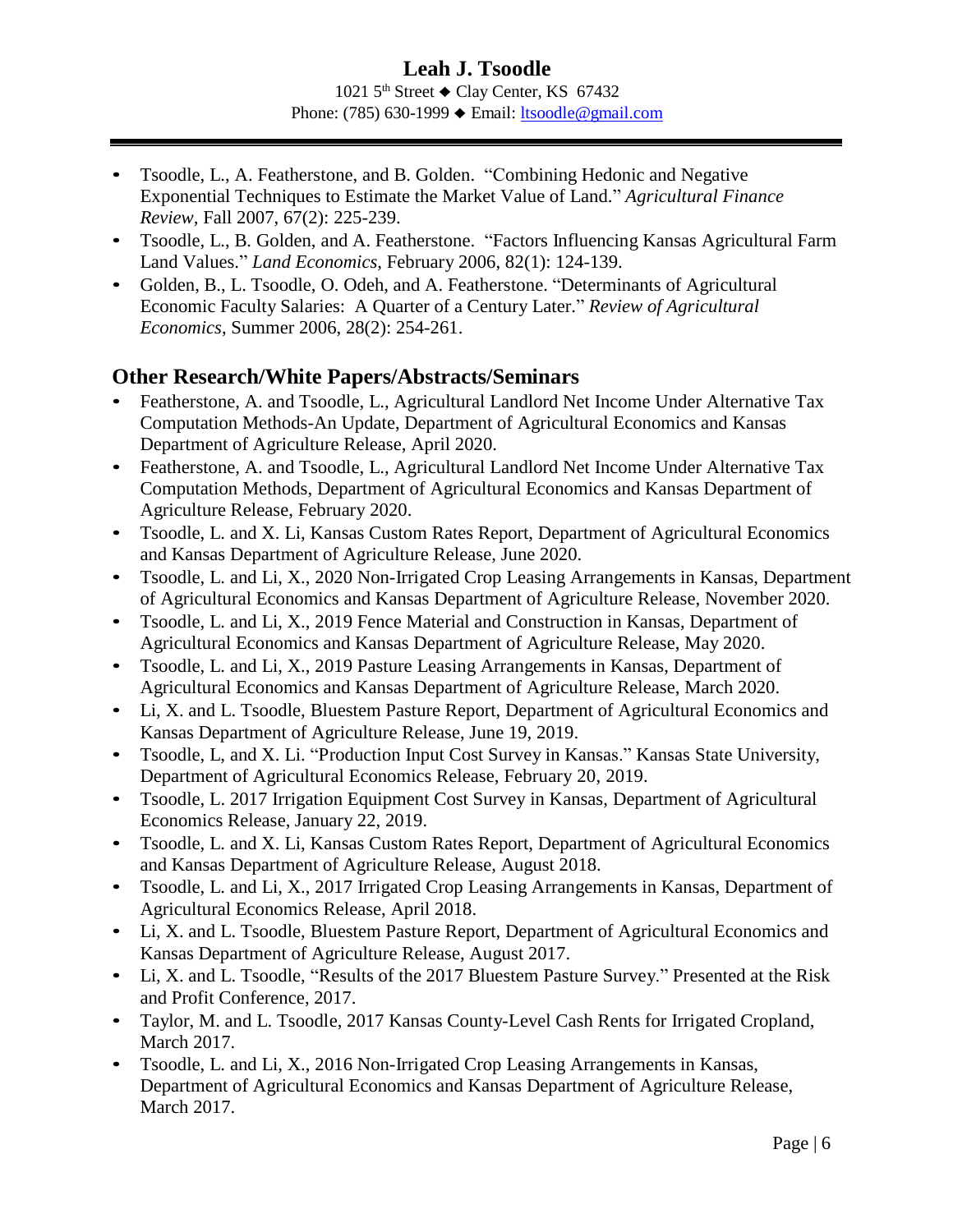1021  $5<sup>th</sup>$  Street  $\triangle$  Clay Center, KS 67432 Phone: (785) 630-1999 ♦ Email: [ltsoodle@gmail.com](mailto:ltsoodle@gmail.com)

- Li, X. and L. Tsoodle, "Results of the 2016 Custom Rates Survey." Presented at the Risk and Profit Conference, 2016.
- Li, X. and L. Tsoodle, Kansas Custom Rates Report, Department of Agricultural Economics and Kansas Department of Agriculture Release, July 2016.
- Tsoodle, L., A. Featherstone, M. Taylor, and C. Cretin, "The Proximity of Land to Ethanol Plants Impacts the Sale Price," Selected Paper, CAES & WAEA Joint Annual Meeting, June 2016.
- Tsoodle, L., "Land Use Value Appraisal Demystified," Invited Paper, Kansas County Appraisers Association Annual Conference, June 2016.
- Featherstone, A. L. Tsoodle, and K. Herbel, "Kansas Property Taxes," Department of Agricultural Economics Release, May 2016. Presentation, Risk & Profit Conference, August 2016.
- Li, X. and L. Tsoodle, Bluestem Pasture Report, Department of Agricultural Economics and Kansas Department of Agriculture Release, January 2016.
- Tsoodle, L. and Li, X., 2015 Pasture Leasing Arrangements in Kansas, Department of Agricultural Economics Release, January 2016.
- Taylor, M. and L. Tsoodle, 2016 Kansas County-Level Cash Rents for Irrigated Cropland, Department of Agricultural Economics Release, February 2016.
- Tsoodle, L. and X. Li, "Preliminary Results of the 2015 Kansas Pasture Leasing Survey." Presented at the Risk and Profit Conference, Manhattan, Kansas, 2015.
- Tsoodle, L. "Workforce Needs for the Agriculture Industry in Kansas," 2015, Published on [http://agriculture.ks.gov/docs/default-source/default-document-library/2015-kda-workforce](http://agriculture.ks.gov/docs/default-source/default-document-library/2015-kda-workforce-needs-assessment-survey-final-report.pdf?sfvrsn=0)[needs-assessment-survey-final-report.pdf?sfvrsn=0](http://agriculture.ks.gov/docs/default-source/default-document-library/2015-kda-workforce-needs-assessment-survey-final-report.pdf?sfvrsn=0)
- Tsoodle, L. "Workforce Needs for the Agriculture Industry in Kansas." Presented at 2016 Kansas Governor's Summit on Agricultural Growth.
- Tsoodle, L., B. Golden, and A. Featherstone. "Taxing Kansas Farm Land." Presented at the Risk and Profit Conference, 2015.
- Taylor, M. and L. Tsoodle, 2014/2015 Kansas County-Level Cash Rents for Irrigated Cropland, Department of Agricultural Economics Release, February 2015.
- Dhuyvetter, K., M. Taylor, and L. Tsoodle, 2013/2014 Kansas County-Level Cash Rents for Irrigated Cropland, Department of Agricultural Economics Release, January 2014.
- Tsoodle, L. and Z. Gehr, "Mythbusters: Land Use Value Debunked." Presented at the Risk and Profit Conference, 2012*.*
- Clark, P. and L. Tsoodle, "Assessing Community Support: A Survey Approach." Presented at the Rural Grocery Summit III, 2012.
- L. Tsoodle, Assessing Community Support for a Grocery Store, Survey conducted and Report written for Burlingame, Kansas, 2012.
- Tsoodle, L., P. Clark, C. Petty, and K. Ross. "Morland Grocery Sustainability Project." Presented at the Rural Grocery Summit II, 2010.
- Schlegel, J. and L. Tsoodle. "Non-Irrigated Farm Crop-Share Leasing Arrangements in Kansas." Kansas State University, Department of Agricultural Economics Staff Paper, September 2011.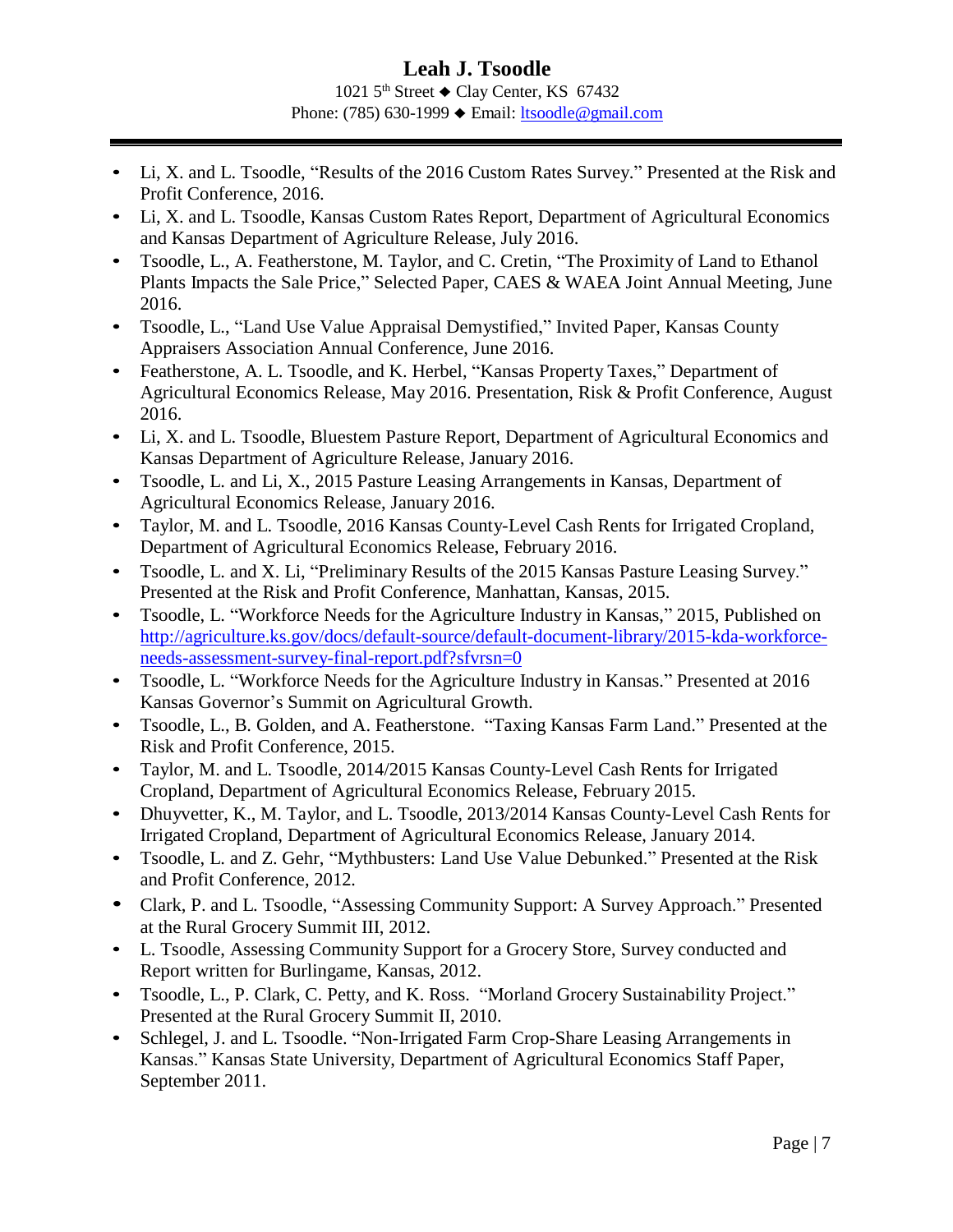1021  $5<sup>th</sup>$  Street  $\triangle$  Clay Center, KS 67432 Phone: (785) 630-1999 ♦ Email: [ltsoodle@gmail.com](mailto:ltsoodle@gmail.com)

- Tsoodle, L., and K. Ross. "Master of Agribusiness 2010 International Tour—Australia and New Zealand." Presented at the 2010 Risk and Profit annual conference.
- Schlegel, J. and L. Tsoodle. "Pasture Leasing Arrangements in Kansas." Kansas State University, Department of Agricultural Economics Staff Paper No. 11-05, November 2010.
- Schlegel, J. and L. Tsoodle. "Fence Construction Cost Survey in Kansas." Kansas State University, Department of Agricultural Economics Staff Paper No. 11-03, November 2010.
- Schlegel, J. and L. Tsoodle. "Production Input Cost Survey in Kansas." Kansas State University, Department of Agricultural Economics, White Paper, November 2010.
- Schlegel, J. and L.Tsoodle. "Irrigated Equipment Cost Survey in Kansas." Kansas State University, Department of Agricultural Economics Staff Paper No. 10-01, October 2009.
- Schlegel, J. and L. Tsoodle. "Irrigated Crop Land Leasing Arrangements," Kansas State University, Department of Agricultural Economics Staff Paper No. 09-02, October 2008.
- P. Clark, C. Ruthstrom, K. Ross, K. Chen, D. Proctor, and L. Tsoodle. "Determining Demand and Supply Issues for Rural Grocery Stores: Surveying Owners and Customers." Presented at the Rural Grocery Summit I, 2008.
- Schlegel, J. and L. Tsoodle. "Non-irrigated Crop Land Leasing Arrangements," Kansas State University, Department of Agricultural Economics Staff Paper No. 08-03, May 2008.
- Tsoodle, L., and J. Blake. "Pasture Leasing Arrangements in Kansas." Kansas State University, Department of Agricultural Economics Staff Paper No. 08-01, September 2007.
- Tsoodle, L. and C. Wilson. "Methodologies and Data Sources Used in Determining the Landlord's Share of Calendar Year Net Returns for Non-Irrigated Cropland for the Agricultural Land Use Values." Kansas State University, Department of Agricultural Economics, Published annually by the Kansas Department of Revenue Property Valuation Division.
- Tsoodle, L. and C. Wilson. "Methodologies and Data Sources Used in Determining the Landlord's Share of Calendar Year Net Returns for Irrigated Cropland for the Agricultural Land Use Values." Kansas State University, Department of Agricultural Economics, Published annually by the Kansas Department of Revenue Property Valuation Division.
- Tsoodle, L. and C. Wilson. "Methodologies and Data Sources Used in Determining the Landlord Net Rental Income for Pasture and Rangeland for the Agricultural Land Use Values." Kansas State University, Department of Agricultural Economics, Published annually by the Kansas Department of Revenue Property Valuation Division.
- Tsoodle, L., and T. Turner. "Property Taxes and Residential Rents: Do Tax Breaks to Farmers Hurt the Urban Poor?" Presented at the 2005 American Real Estate and Urban Economics Association annual conference. Presentation at the 2006 WAEA annual conference.
- Tsoodle, L. "The Impact of Preferential Assessment of Urban Agricultural Land on Housing Affordability." Dissertation, Kansas State University, August 2005.
- Tsoodle, L., A. Featherstone, and B. Golden. "Estimating the Market Value of Agricultural Land in Kansas Using a Combination of Hedonic and Negative Exponential Techniques." Presented at the 2005 NC-1014 annual conference. Golden, B., L. Tsoodle, O. Odeh, and A. Featherstone. "Determinants of Agricultural Economic Faculty Salaries: A Quarter of a Century Later." Presented at the 2005 SAEA annual conference.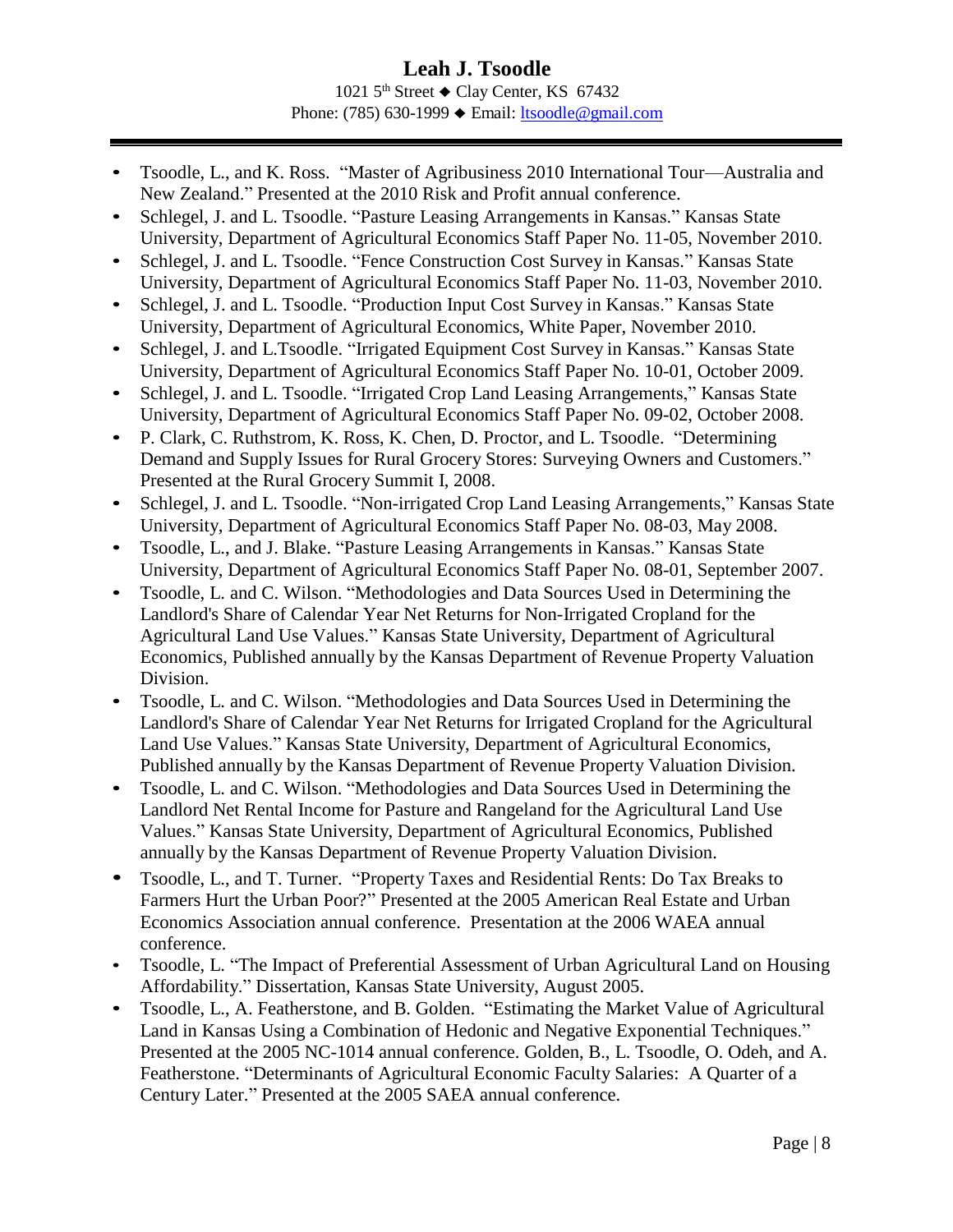#### **Leah J. Tsoodle** 1021  $5<sup>th</sup>$  Street  $\triangle$  Clay Center, KS 67432 Phone: (785) 630-1999 ♦ Email: [ltsoodle@gmail.com](mailto:ltsoodle@gmail.com)

- Golden, B., L. Tsoodle, T. Kastens, and B. Vulgamore. "Weather Modification Facts and Fiction." Presented at the 2004 WAEA annual conference.
- Golden, B. and L. Tsoodle. "Data on Agricultural Land Sales in Kansas." Kansas State University Agricultural Research and Extension publication MF2660, December 2004.
- Garrett, R., L. Tsoodle, and B. Golden. "Irrigated Crop-Share Leasing Arrangements in Kansas." Kansas State University, Department of Agricultural Economics Staff Paper No. 05-01, August 2004.
- Golden, B., L. Tsoodle, and H. Bigge. "Pasture Leasing Arrangements in Kansas." Kansas State University, Department of Agricultural Economics Staff Paper No. 04-01, August 2003.
- Golden, B., L. Tsoodle, and H. Bigge. "Non-Irrigated Crop-Share Leasing Arrangements in Kansas." Kansas State University, Department of Agricultural Economics Staff Paper No. 04-03, August 2003.
- Bigge, H. and L. Tsoodle. "Fence Construction Cost Survey in Kansas." Kansas State University, Department of Agricultural Economics Staff Paper No. 02-11, November 2002.
- Tsoodle, L. and H. Bigge. "Custom Application Cost Survey in Kansas." Kansas State University, Department of Agricultural Economics Staff Paper No. 02-06, June 2002.
- Bigge, H., L. Tsoodle, and C. Wilson. "Irrigated Crop-Share Leasing Arrangements in Kansas." Kansas State University, Department of Agricultural Economics Staff Paper No. 02-03, March 2002.
- Bigge, H., L. Tsoodle, and C. Wilson. "Irrigated Equipment Cost Survey in Kansas." Kansas State University, Department of Agricultural Economics Staff Paper No. 02-03, March 2002.
- Tsoodle, L. and C. Wilson. "Trends in Kansas Farmland." Kansas State University Agricultural Experiment Station and Cooperative Extension Service publication.
- Tsoodle, L. and C. Wilson. "125 Years of Farmland Values in Kansas." Kansas State University, Agricultural Experiment Station and Cooperative Extension Service, Extension Bulletin MF-2535, September 2001.
- Tsoodle, L. "Brief Analysis of Land Management Fees Across Kansas." Prepared for the Kansas State University Land Use Value Task Force, July 20, 2001.
- Tsoodle, L. and C. Wilson. "Non-Irrigated Crop-Share Leasing Arrangements in Kansas." Kansas State University, Department of Agricultural Economics Staff Paper No. 01-02, February 2001.
- Golden, B., F. Golden, and L. Tsoodle. "Exploring Supply Dynamics in Competitive Markets." Presented at the 2003 SAEA annual conference.
- Golden, B., L. Tsoodle, and T. Kastens. "Landlord Net Income Estimation Under Limited Irrigation." Presented at the 2003 SAEA annual conference.
- Tsoodle, L., B. Golden, and A. Featherstone. "Determinants of Kansas Agricultural Land Values." Presented at the 2003 SAEA annual conference.
- Tsoodle, L. and T. Marsh. "Estimating the Demand for Education: An Empirical Comparison of AIDS and Rotterdam Models." Seminar, Department of Agricultural Economics, Kansas State University, May 2003.